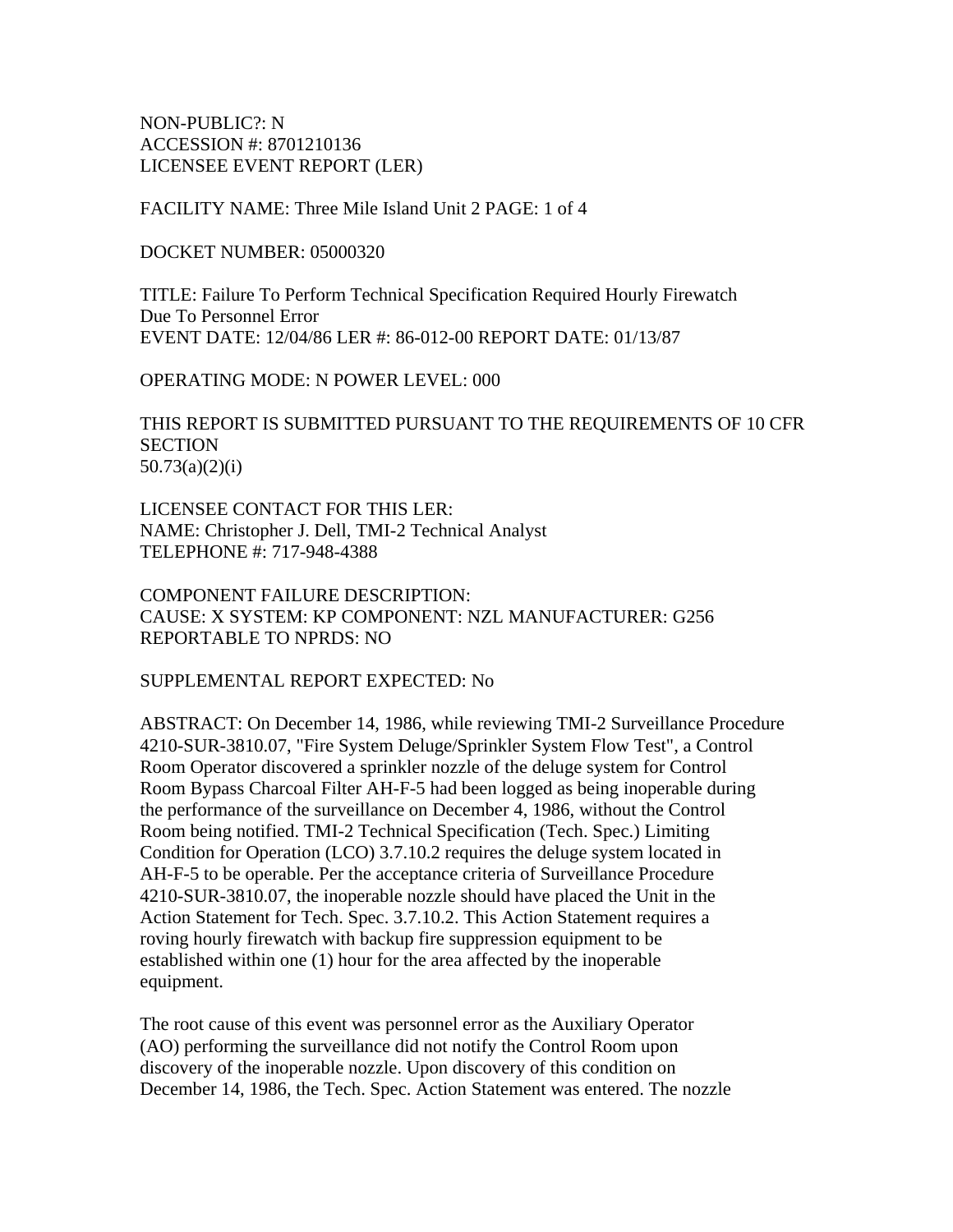was subsequently cleaned, retested and satisfactorily returned to service at 1005 hours on December 14, 1986. To prevent a reoccurrence of this type of event, all operating crews will review the event and will be reminded of the need to immediately notify the Control Room of any deficiencies encountered during the performance of Tech. Spec. Surveillances.

(End of Abstract)

TEXT: PAGE: 2 of 4

## I. PLANT OPERATING CONDITIONS BEFORE THE EVENT

The TMI-2 facility is in a long-term cold shutdown state; the defueling evolution is in progress. The reactor decay heat was being removed via loss to ambient. Throughout this event there was no affect on the Reactor Coolant System or the core.

II. STATUS OF STRUCTURES, COMPONENTS, OR SYSTEMS THAT WERE INOPERABLE AT THE START OF THE EVENT AND THAT CONTRIBUTED TO THE EVENT

N/A

# III. EVENT DESCRIPTION

At 0745 hours on December 14, 1986, while reviewing TMI-2 Surveillance Procedure 4210-SUR-3810.07, "Fire System Deluge/Sprinkler System Flow Test", a Control Room Operator (CRO) discovered a sprinkler nozzle (IEEE Code NZL) of the Fire Protection System (IEEE Code KP) for Control Room Bypass Charcoal Filter AH-F-5 (IEEE Code VI) had been logged as being crushed during the performance of the surveillance on December 4, 1986, without the Control Room being notified. This condition rendered the deluge system inoperable per the surveillance procedure acceptance criteria and should have placed the Unit in the Technical Specification (Tech. Spec.) Action Statement.

TMI-2 Tech. Spec. Limiting Condition for Operation (LCO) 3.7.10.2 requires the deluge and/or sprinkler system located in the Control Room Bypass Filter AH-F-5 to be operable. The action statement for Tech. Spec. LCO 3.7.10.2 requires a roving hourly firewatch with backup fire suppression equipment to be established within one (1) hour for the area affected by the inoperable equipment and that the system be returned to operable status within 14 days.

TMI-2 Surveillance Procedure 4210-SUR-3810.07 is performed on a three (3) year interval in compliance with Recovery Operations Plan Section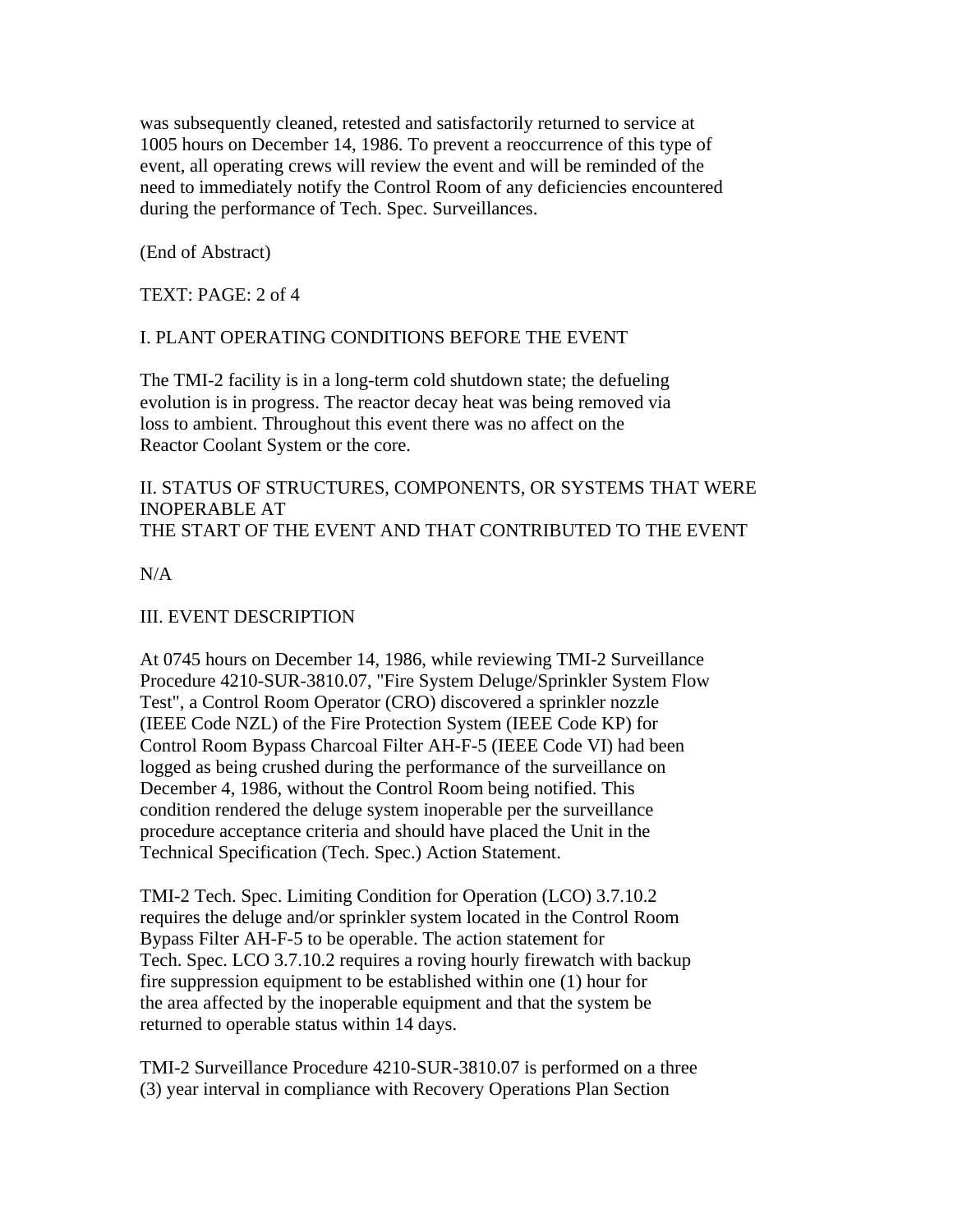4.7.10.2. This surveillance requirement demonstrates operability of the deluge system by performing an air flow test through each accessible deluge header and verifying that each deluge nozzle is unobstructed. The acceptance criteria for the surveillance is verification of non-restrictive flow through each deluge header and each nozzle must give sufficient evidence that it is unobstructed. The procedure also states that if the acceptance criteria is not met, the Unit is to enter the Action Statement for Tech. Spec. 3.7.10.2. In addition to the acceptance criteria, Section 7.1.6 of TMI-2 Procedure 4210-SUR-3810.07

#### TEXT: PAGE: 3 of 4

requires that any exceptions to flow verification must be noted on the data sheet and the Control Room must be notified.

In this event, the Auxiliary Operator (AO) who was performing the surveillance noted the exception on the surveillance data sheet but did not notify the Control Room. Thus, the Control Room did not enter the required Action Statement. This condition existed until December 14, 1986, when a CRO discovered, during a routine review of ongoing surveillances, that the nozzle had failed the surveillance test. Thus, from December 4, 1986 to December 14, 1986, the Unit was in a condition that represented a non-compliance with Tech. Spec. LCO 3.7.10.2. Therefore, the incident is reportable per 10 CFR  $50.73(a)(2)(i)(B)$  due to the existence of a condition prohibited by the Plant's Tech. Specs.

The date of this event is December 4, 1986, the date the Unit failed to enter the Tech. Spec. Action Statement. This condition was not discovered until December 14, 1986; therefore, the report due date is January 14, 1987 (i.e., 30 days after the event was discovered).

### IV. ROOT CAUSE OF THE EVENT

The root cause of this event was personnel error as the AO performing the surveillance did not notify the Control Room upon the discovery of the inoperable deluge nozzle. The deficiency was noted on the surveillance data sheet and the AO believed that sufficient notification had been effected.

The deluge nozzle was not crushed as originally thought but was inoperable due to an accumulation of corrosion and dirt particles at the nozzle orifice.

### V. CORRECTIVE ACTIONS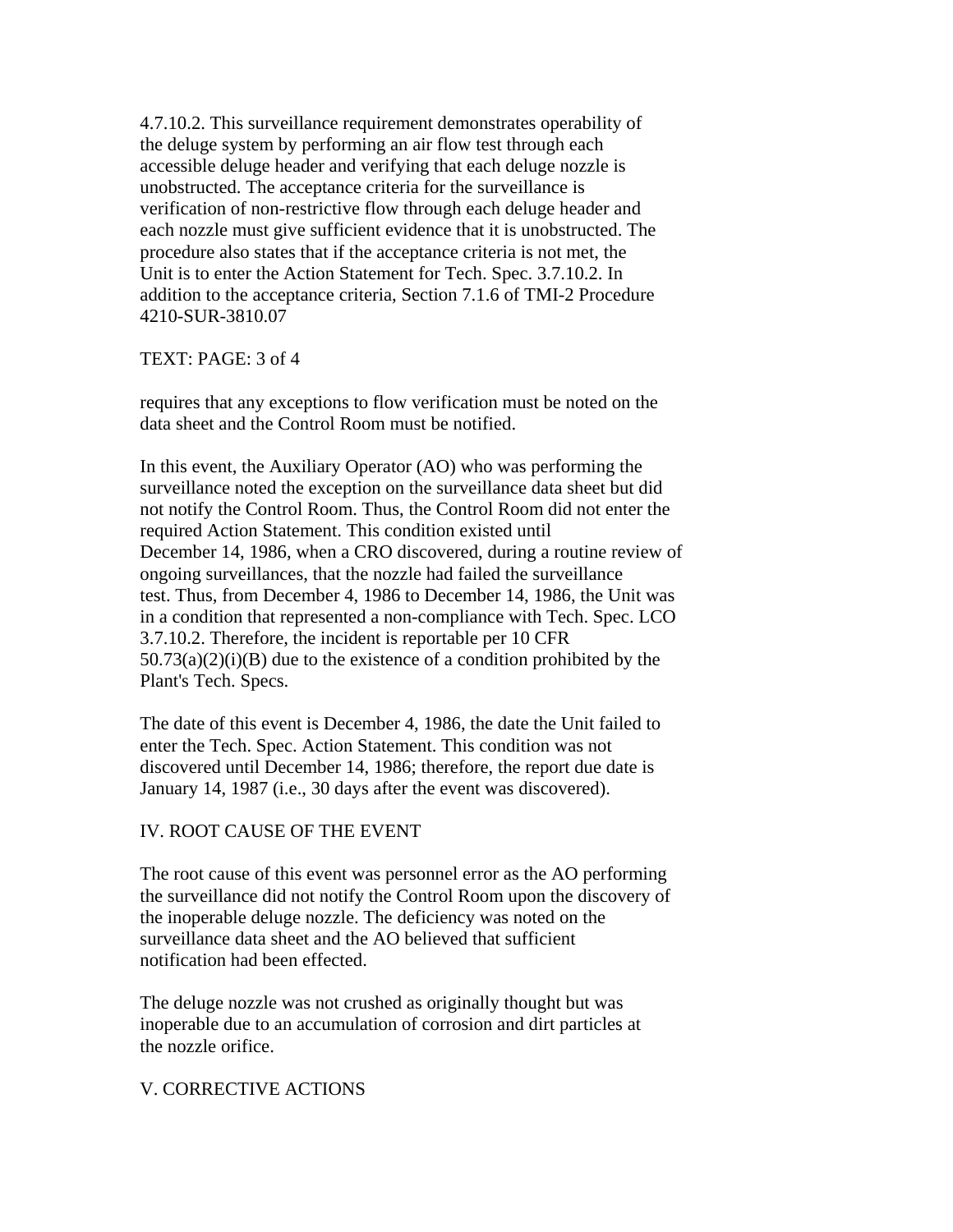#### Immediate

The Action Statement for TMI-2 Tech. Spec. LCO 3.7.10.2 was entered (i.e., an hourly firewatch was established).

The nozzle was cleaned, retested and satisfactorily returned to service at 1005 hours on December 14, 1986.

The Auxiliary Operator who performed the surveillance procedure was counseled.

TEXT: PAGE: 4 of 4

Long-Term - All operating crews will review this event and will be reminded of the need to immediately notify the Shift Supervisor/Shift Foreman of any deficiencies encountered during performance of Tech. Spec. surveillances.

## VI. COMPONENT FAILURE DATA

Protective Spray Nozzle Type D3 manufactured by Grinnell Fire Protection.

### VII. AUTOMATIC OR MANUALLY INITIATED SAFETY SYSTEM RESPONSES

 $N/A$ 

## VIII. ASSESSMENT OF THE SAFETY CONSEQUENCES AND THE IMPLICATIONS OF THE EVENT

The Control Room Bypass Charcoal Filter AH-F-5 deluge system discharge consists of 42 independent nozzles each designed to cover a specific area of the charcoal filter. The loss of one nozzle does not impact the discharge of the remaining 41 nozzles. In this event, it is likely that overspray from the remaining 41 nozzles would have covered the area affected by the damaged nozzle. Additionally, manual fire fighting equipment is available in the immediate vicinity and rapid fire brigade response would have been available if a fire had started within the filter housing. It is also noteworthy that Revision 1 to the TMI-2 Fire Protection Program Evaluation addressed the postulated design basis fire for the 351'-6" elevation of the Control Building (i.e., the area where the charcoal filter is located). The Safe Shutdown Analysis for this area stated that remote operation/indication for various systems would be lost, but the ability to maintain the plant in a safe cold shutdown condition would not be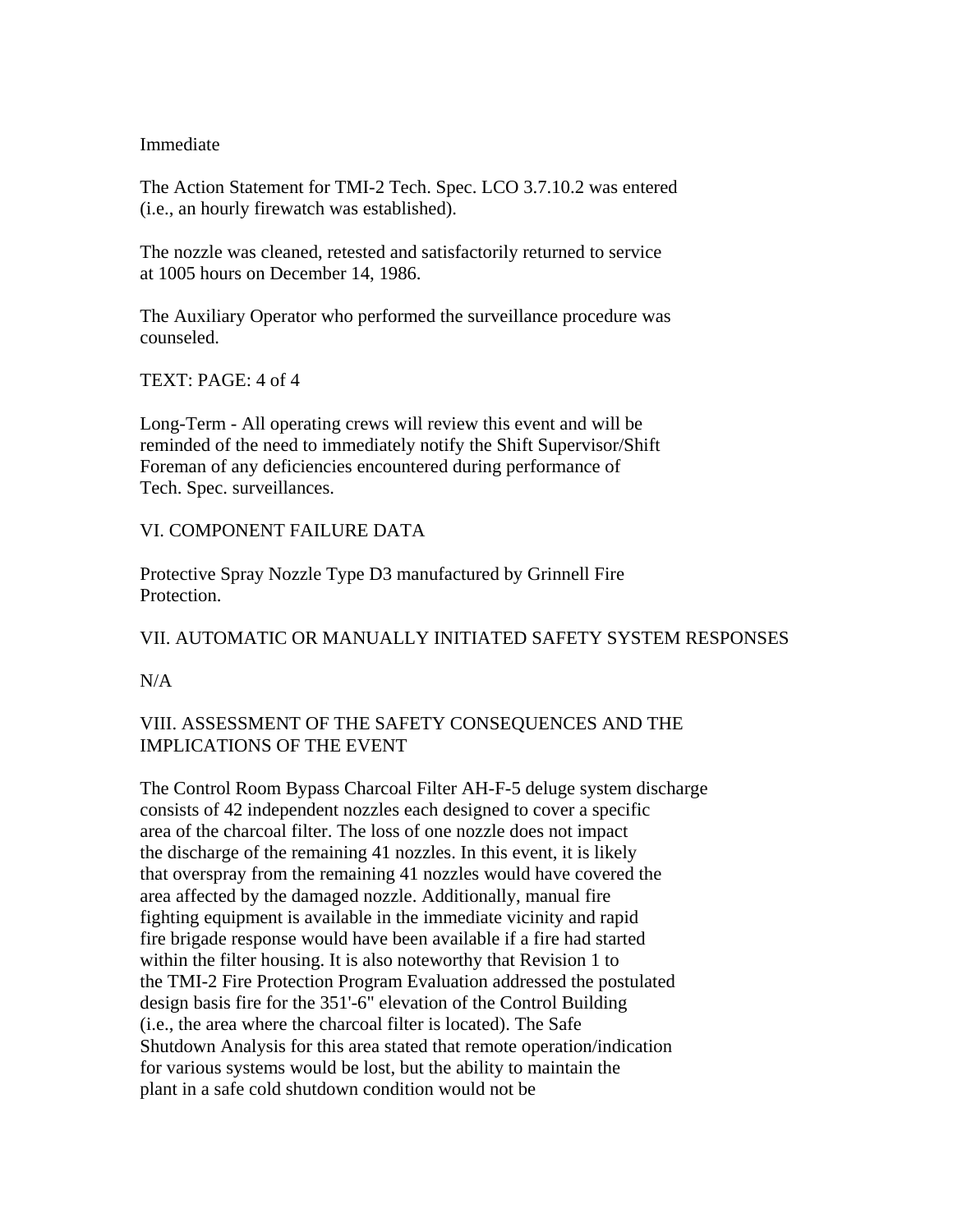affected. Therefore, based on the above discussion, this event had no impact on the health and safety of the public.

ATTACHMENT # 1 TO ANO # 8701210136 PAGE: 1 of 1

GPU Nuclear GPU Nuclear Corporation Post Office Box 480 Route 441 South Middletown, Pennsylvania 17057-0191 717 944-7621 TELEX 84-2386 Writer's Direct Dial Number:

(717) 948-8461

4410-87-L-0003 Document ID 0152P

January 13, 1987

US Nuclear Regulatory Commission Document Control Desk Washington, DC 20555

Dear Sir:

Three Mile Island Nuclear Station, Unit 2 (TMI-2) Operating License No. DPR-73 Docket No. 50-320 Licensee Event Report 86-12

Attached is Licensee Event Report 86-12 concerning the failure to comply with the action statement of Technical Specification 3.7.10.2 during the period from December 4, 1986 to December 14, 1986.

This event is considered reportable pursuant to Title 10 of the Code of Federal Regulations, Section 50.73(a)(2)(i)(B).

Sincerely,

/s/ F. R. Standerfer F. R. Standerfer Vice President/Director, TMI-2

FRS/CJD/eml